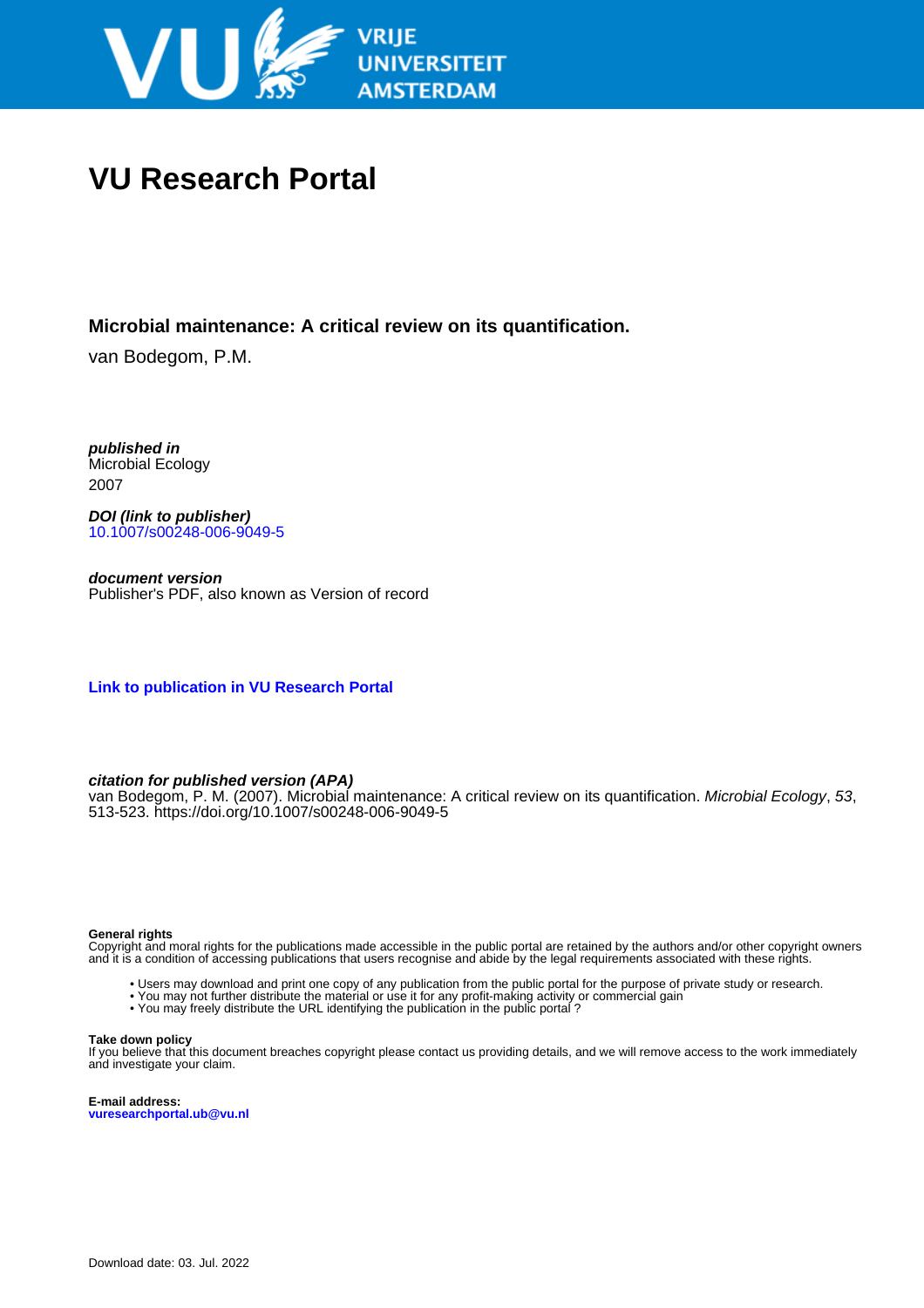## <span id="page-1-0"></span>Microbial Maintenance: A Critical Review on Its Quantification

#### Peter van Bodegom

Department of Systems Ecology, De Boelelaan 1085, 1081 HV, Amsterdam, The Netherlands

Received: 1 February 2005 / Accepted: 1 February 2005 / Online publication: 1 March 2007

#### **Abstract**

Microbial maintenance is an important concept in microbiology. Its quantification, however, is a subject of continuous debate, which seems to be caused by (1) its definition, which includes nongrowth components other than maintenance; (2) the existence of partly overlapping concepts; (3) the evolution of variables as constants; and (4) the neglect of cell death in microbial dynamics. The two historically most important parameters describing maintenance, the specific maintenance rate and the maintenance coefficient, are based on partly different nongrowth components. There is thus no constant relation between these parameters and previous equations on this subject are wrong. In addition, the partial overlap between these parameters does not allow the use of a simple combination of these parameters. This also applies for combinations of a threshold concentration with one of the other estimates of maintenance. Maintenance estimates should ideally explicitly describe each nongrowth component. A conceptual model is introduced that describes their relative importance and reconciles the various concepts and definitions. The sensitivity of maintenance on underlying components was analyzed and indicated that overall maintenance depends nonlinearly on relative death rates, relative growth rates, growth yield, and endogenous metabolism. This quantitative sensitivity analysis explains the felt need to develop growth-dependent adaptations of existing maintenance parameters, and indicates the importance of distinguishing the various nongrowth components. Future experiments should verify the sensitivity of maintenance components under cellular and environmental conditions.

#### Introduction

Describing microbial dynamics is of great importance for many different applications. Microbial dynamics determines production levels in food industry, waste removal in reactors, pollution cleanup in soils and sediments, as well as the biogeochemical cycles to major extents. Although some kinetic approaches of microbial dynamics do not explicitly account for changes in microbial biomass, a majority of the kinetic descriptions incorporates some measure of microbial growth. Most microbiologists acknowledge that, apart from microbial growth, some measure of "maintenance" is needed to provide proper descriptions of microbial kinetics. Over the years, maintenance has been quantified in various, partly contradictory, ways. These contradictions are caused by four interrelated issues.

Microbia

Ecolo

The first issue that lies at the heart of matter is the definition of maintenance. Maintenance has been defined as "the energy consumed for functions other than the production of new cell material^ [[38\]](#page-10-0). This definition includes all nongrowth components and does not provide insight in its underlying processes, which complicates its general application. The nongrowth components thus included and determined empirically when measuring maintenance are (1) shifts in metabolic pathways, (2) energy spilling reactions, (3) cell motility, (4) changes in stored polymeric carbon, (5) osmoregulation, (6) extracellular losses of compounds not involved in osmoregulation, (7) proofreading, synthesis and, turnover of macromolecular compounds such as enzymes and RNA, and  $(8)$  defense against  $O<sub>2</sub>$  stress  $[6, 6]$  $[6, 6]$  $[6, 6]$ [30](#page-10-0), [45,](#page-10-0) [50](#page-11-0)]. The opinion on which component is the dominant nongrowth component differs from osmoregulation [[51\]](#page-11-0), turnover of macromolecular compounds [[6,](#page-10-0) [27](#page-10-0), [50\]](#page-11-0), to energy spilling reactions [[45\]](#page-10-0).

Second, and even more important, is that not all these nongrowth components are, physiologically speaking, part of maintenance—when maintenance is defined Correspondence to: Peter van Bodegom; E-mail: peter.van.Bodegom@ Ing, part of maintenance—when maintenance is defined ecology.falw.vu.nl as a basic or endogenous metabolism. Endogenous

ecology.falw.vu.nl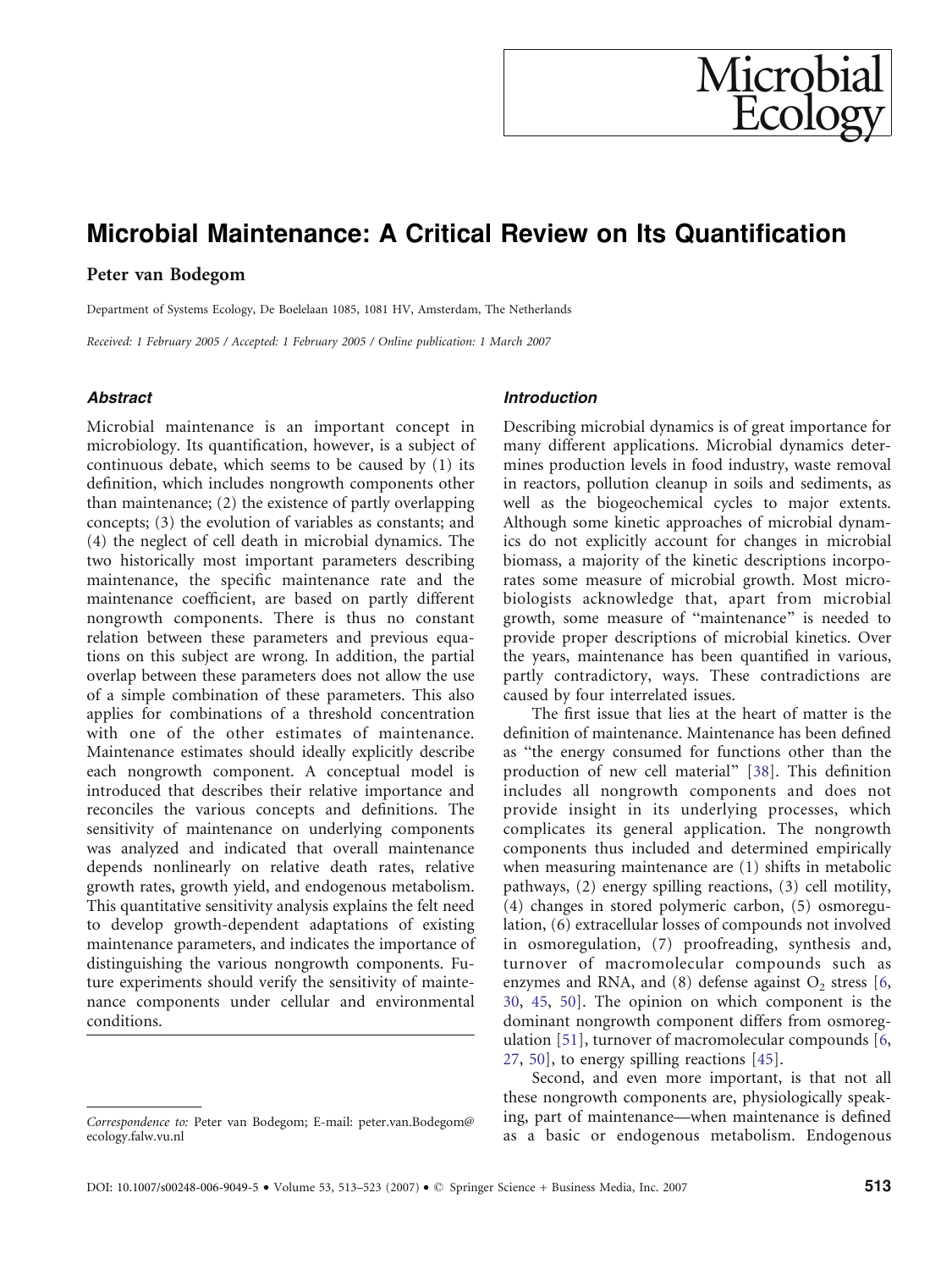<span id="page-2-0"></span>metabolism was introduced [\[15](#page-10-0)] around the same time as "maintenance," and the variables were frequently used interchangeably (e.g., [[38\]](#page-10-0)). Physiological maintenance comprises energy costs of osmoregulation, cell motility, defense mechanisms, and proofreading and internal turnover of macromolecular compounds. As indicated previously [[6\]](#page-10-0), physiological maintenance should not include shifts in metabolic pathways, storage of polymers, or extracellular losses. Some of the physiological maintenance components—such as shifts in metabolic pathways—seem to be better in place when corrected for in the cell growth yield,  $Y_G$ , which was defined as the amount of cell growth per amount of substrate consumed [\[15](#page-10-0)]. Physiological maintenance dominates the nongrowth losses of energy under starvation conditions [[45\]](#page-10-0).

Third, even though several incomparable nongrowth components were combined into a single variable, maintenance evolved as a biological kinetic constant through time. Originally, none of the microbial kinetic parameters used up to the present were initiated as constants. The most popular equation used to describe microbial growth, the Monod equation [[31](#page-10-0)], was introduced as a purely empirical relationship resembling an adsorption isotherm. However, many microbiologists viewed the Monod equation as something that has an inherent meaning. From there, it is a small step to consider the variables involved as constants for the species considered. When measurements of maintenance (e.g., [[14](#page-10-0), [32\]](#page-10-0)) showed deviations from a constant maintenance, the concept itself was not questioned, but an additional growth-rate-dependent maintenance parameter was introduced [\[39](#page-10-0)]. Similar evolution occurred with growth yield  $Y_G$  and the energy yield  $(Y_{ATP})$  [[49\]](#page-11-0), which was introduced based on a correlation between biomass production and ATP availability [[2\]](#page-10-0). These were subsequently "proven" to be constants (e.g., [\[37](#page-10-0)]), whereas Stouthamer et al. [\[50](#page-11-0)] concluded that  $Y_G$  is not a biological constant, based on measured shifts in metabolic pathways.

The fourth issue arises from the fact that cell death is hardly considered in microbial dynamics. Flux measurements do not distinguish cell death from intracellular turnover. Although Herbert [[15\]](#page-10-0) described maintenance as similar to a negative relative growth rate, only some applied models (see, e.g., [\[53](#page-11-0)] for a review) consider it as a "relative death rate." Explicit inclusion of death and lysis can have serious implications for the interpretation of maintenance effects [[30\]](#page-10-0).

These four issues have led to several inconsistencies in the quantification of "maintenance" and in equations describing microbial kinetics in general. The aim of this article is to describe the various measures of maintenance, to show the apparent relationship between the different measures and to quantify the dynamics of maintenance

when distinguishing the various components included in maintenance to increase the understanding, description, and prediction of microbial dynamics.

#### Estimators for Maintenance

Specific Maintenance Rate. Herbert [[15\]](#page-10-0) postulated an "endogenous metabolism," later termed "specific maintenance rate" [\[28](#page-10-0)], as a negative relative growth rate, in which the sum of the specific maintenance rate times microbial biomass equals the loss of cell material through maintenance:

$$
\frac{\mathrm{d}x}{\mathrm{d}t} = \mu x - ax \tag{1}
$$

$$
-\frac{\mathrm{d}S}{\mathrm{d}t}Y_{app} = \frac{\mathrm{d}x}{\mathrm{d}t} \tag{2}
$$

in which x denotes microbial biomass (in g  $C_x$  m<sup>-3</sup>),  $\mu$  is the true specific growth rate (in  $s^{-1}$ ) [[15](#page-10-0)], *a* is the specific maintenance rate  $(in \space s^{-1})$ , S is the energy supplying substrate (in g  $C_s$  m<sup>-3</sup>), and  $Y_{app}$  is the apparent yield coefficient (in g  $C_x$  g<sup>-1</sup>  $C_s$ ).  $Y_{app}$  describes the gross partitioning of elements over cell biomass and extracellular products. It is important to distinguish  $Y_{app}$ from  $Y_G$ , which is the yield coefficient corrected for maintenance. In other words,  $Y_G$  considers only consumption of substrate for growth purposes (in g  $C_x$  g<sup>-</sup>  $C_s$ ). Given the correction for maintenance,  $Y_G$  is supposed to be higher and less variable with S than  $Y_{app}$ . VanUden [[56\]](#page-11-0) applied Eq. (2) with  $Y_G$  instead of  $\overline{Y}_{app}$ . Consequently, his equations relating  $a$  to  $Y_G$  are incorrect.

As shown in Eq. (1), the definition of specific maintenance rate is completely analogous to the definition of  $\mu$ . Maintenance  $a$  is an imaginative decay rate to account for a diversion of substrate flux from growth, but does not necessarily lead to additional losses of substrate. In fact, a includes osmoregulation, extracellular losses and turnover terms, and neglects the occurrence of the other nongrowth components listed in the [Introduction](#page-1-0). Given its mathematical definition, a also includes relative death rates when a is determined experimentally from biomass and compound balances, e.g., in chemostat experiments. Estimates derived for either a or relative death rates thus overlap, and researchers should avoid applying both simultaneously in a kinetic model (as done in [[48\]](#page-11-0)). It also implies that a includes nongrowth components other than physiological maintenance, whereas some physiological maintenance processes are not incorporated. More complicated models are needed to estimate real physiological maintenance rates.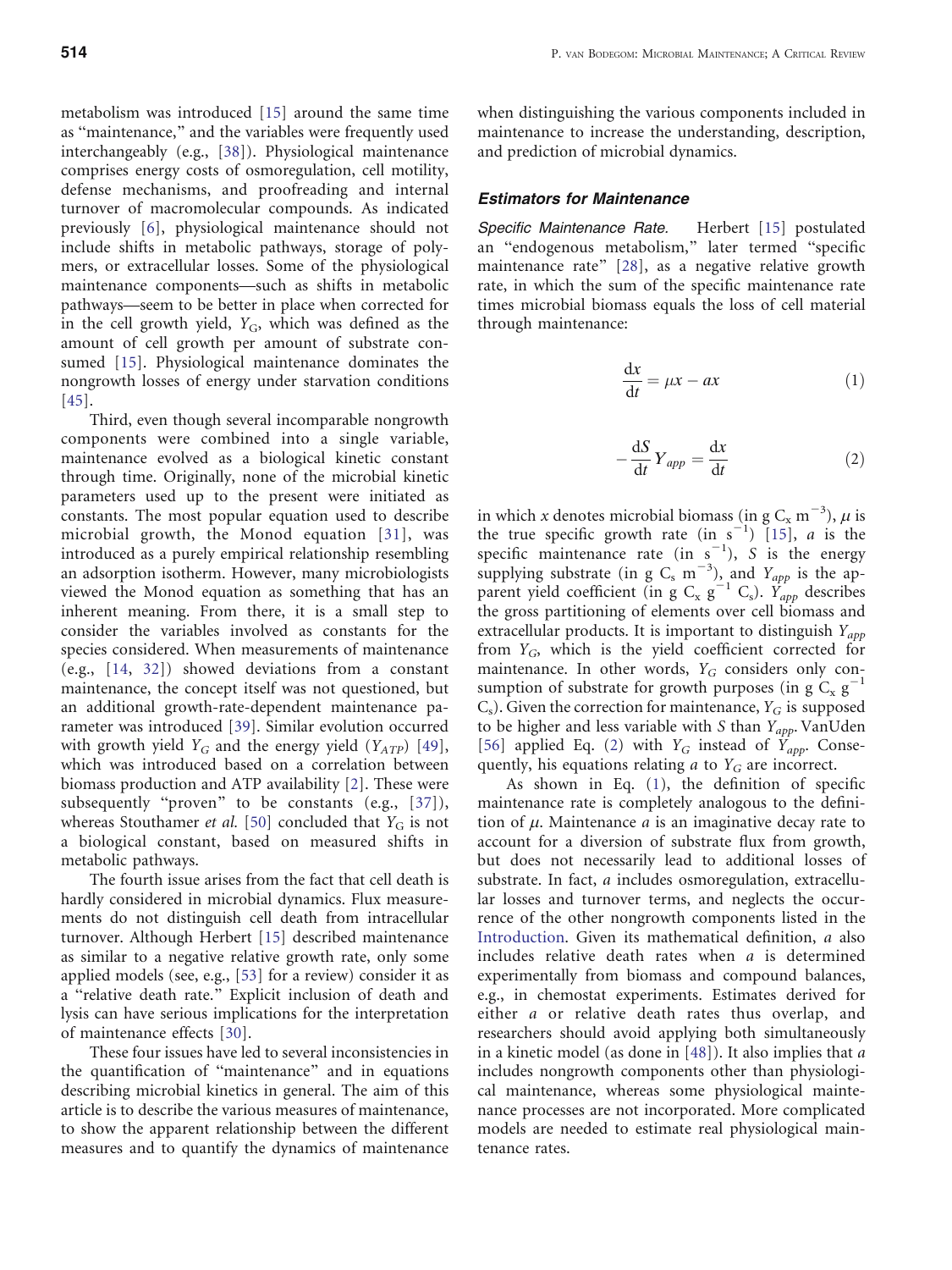<span id="page-3-0"></span>The general definition given above does not imply that a is a constant. However, the empirical relation developed [[28\]](#page-10-0) to estimate a treated a as a constant:

$$
\frac{1}{x} = \frac{a}{x_{max}} \frac{1}{\mu} + \frac{1}{x_{max}} \tag{3}
$$

in which  $x_{max}$  was incorrectly [[56\]](#page-11-0) assumed to be a constant maximum microbial biomass (in g  $C_x$  m<sup>-3</sup>). Still, most models that apply *a* treat it as a constant (see, e.g., [[53\]](#page-11-0)), although a constant *a* does not explain the persistence of microbial communities under low nutrient conditions. Moreover, experimentally derived values for a, assuming its constancy, for different microbial species shows a significant correlation with its  $\mu_{max}$  value  $(P<0.001;$  correlation coefficient 0.73; Fig. 1). This indicates a higher a for faster-growing microorganisms. There is also evidence that a decreases at decreasing  $\mu$ within microbial species [\[4](#page-10-0)] and even more strongly at starvation [[45\]](#page-10-0). This can be understood from the changes in components included in *a* with decreasing  $\mu$  [\[19](#page-10-0)].

Given that a depends upon growth conditions, direct application of its values should be done with care and only under conditions similar to those at which it was determined. Alternatively, a may be made explicitly dependent upon growth conditions and growth history. In a theoretical study, Powell [[41\]](#page-10-0) proposed that the instantaneous specific substrate consumption rate is related to the organism's activity called its physiological state. This concept of physiological state  $r$  was applied and incorporated in a Synthetic Chemostat Model [\[35](#page-10-0)]. By definition, r varies between 0 and 1, where  $r=1$  rep-



Figure 1. Literature compilation of correlation between measured specific maintenance rates *a* and maximum relative growth rates  $\mu_{max}$  for various microbial species ( $\mathbf{x}$  [[1](#page-9-0)];  $\blacksquare$ [\[10](#page-10-0)];  $\mathbf{x}$  [\[21\]](#page-10-0);  $\circ$  [[22](#page-10-0)];  $\bigcirc$  [[23](#page-10-0)];  $\bigcirc$  [[26](#page-10-0)];  $\bigcirc$  [\[29\]](#page-10-0);  $\bigcirc$  [[33](#page-10-0)];  $\Box$  [\[34\]](#page-10-0);  $\bigcirc$  [[36](#page-10-0)];  $\bigcirc$  [\[43\]](#page-10-0);  $\blacksquare$  [\[44\]](#page-10-0);  $\bullet$  [[58](#page-11-0)];  $\Delta$  [\[59\]](#page-11-0); + [\[60\]](#page-11-0)).

resents maximum activity and  $r=0$  represents complete dormancy. Consequently:

$$
a = r a_{max} \tag{4}
$$

in which  $a_{max}$  is the maximum specific maintenance rate (occurring if  $S \ge \infty$ ). The complication is to derive r and its dynamics. Panikov [\[35](#page-10-0)] and Blagodatsky and Richter [[5\]](#page-10-0) proposed for the steady state r value,  $\tilde{r}$ :

$$
\widetilde{r} = \frac{\widetilde{S}}{K_r + \widetilde{S}}
$$
\n(5)

in which  $K_r$  is a saturation constant (in g C<sub>s</sub> m<sup>-3</sup>), analogous to Michaelis-Menten constant and the Monod saturation constant, and  $S$  is the equilibrium substrate concentration (in  $g_{\rm s}$  m<sup>-3</sup>). Next to the theoretical foundation of this equation, the parameter estimation of  $K_r$  is especially problematic. More complex models determining  $a(S)$  such as inverse Monod relations [[61\]](#page-11-0), exponential functions relating a to internal microbial substrate concentrations [\[20](#page-10-0)], and multiple compartment models (e.g., [[42](#page-10-0)]) have similar problems.

Maintenance Coefficient. Schulze and Lipe [\[46](#page-10-0)] defined "maintenance supply," later termed "maintenance coefficient"  $m$  by Pirt [[38\]](#page-10-0), as the minimum substrate consumption to maintain the cells (*m* in g C<sub>s</sub>  $g^{-1}C_x$   $s^{-1}$ ):

$$
q \equiv -\frac{1}{x}\frac{dS}{dt} = m + \frac{\mu}{Y_G} \tag{6}
$$

in which  $q$  is the specific substrate consumption rate (in g  $C_s$   $g^{-1}$   $C_x$   $s^{-1}$ ), used for growth and for maintenance. In this approach, maintenance thus denotes extra substrate consumption not used for growth purposes. In this approach, no biomass losses are possible, which is conceptually unattractive [\[3](#page-10-0)] and which in fact assumes  $\mu$  to be the *net* relative growth rate. This leads to substrate consumption while substrate concentrations are zero. Defined in this way,  $m$  neglects the extracellular losses, osmoregulation, and turnover of macromolecular compounds listed for maintenance in the [Introduction.](#page-1-0) It is also questionable whether shifts in metabolic pathways or storage of products are included.

In its original definition, the maintenance coefficient was considered constant for a species and has been used as such in numerous models describing microbial dynamics (e.g., [[54\]](#page-11-0)). However, in analogy to the understanding that a depended on growth conditions, it was found that the maintenance coefficient depended on  $\mu$  [[4,](#page-10-0) [7,](#page-10-0) [11](#page-10-0), [32](#page-10-0)]. Therefore, on the assumption that the maintenance coefficient includes a portion that decreases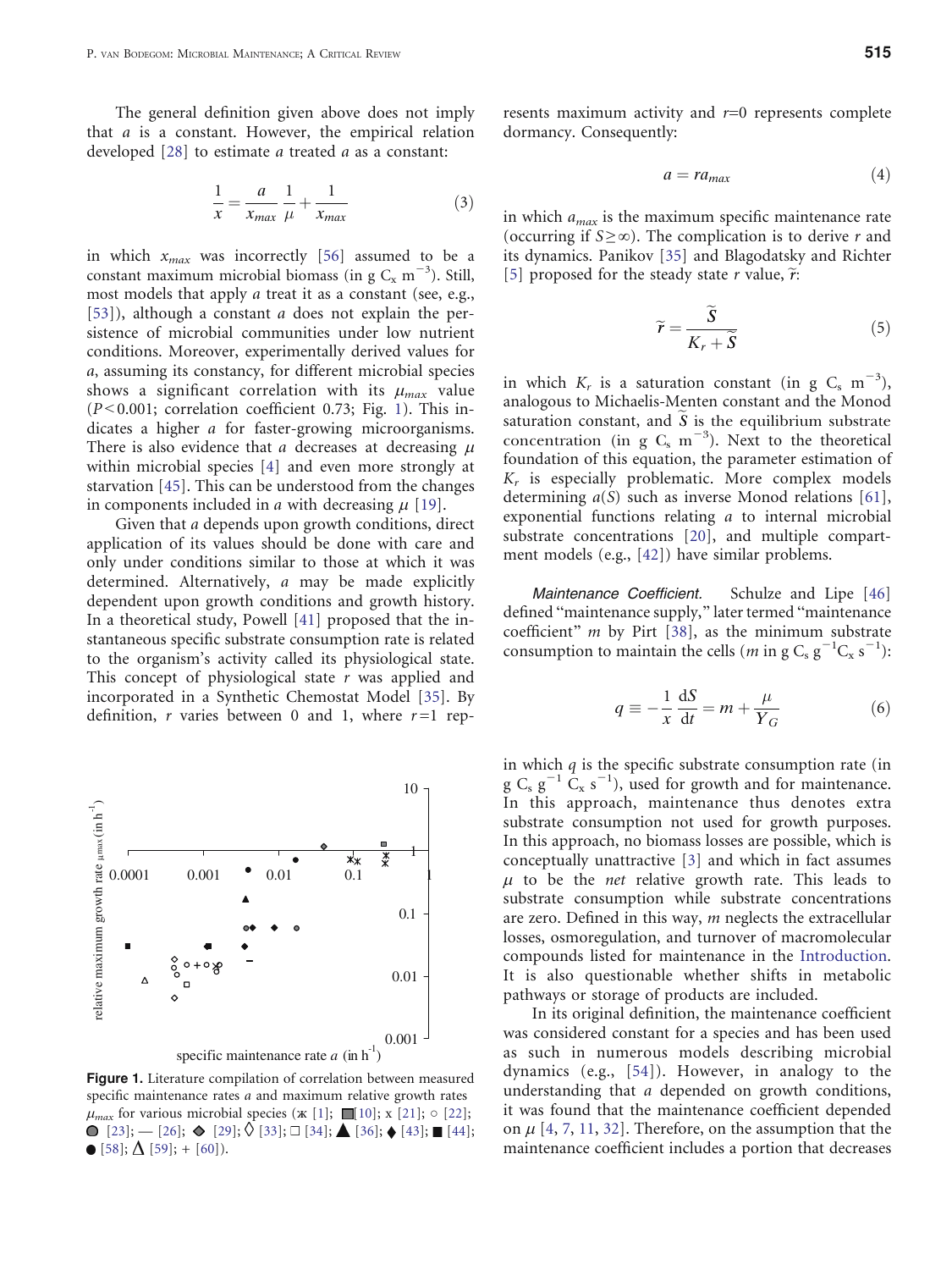<span id="page-4-0"></span>with increasing  $\mu$ , Pirt [[39\]](#page-10-0) postulated a modification to Eq. ([6\)](#page-3-0):

$$
q = m_c + \frac{\mu}{Y_G} + m_v \left( 1 - \frac{\mu}{\mu_{max}} \right) \tag{7}
$$

in which  $m_c$  denotes the constant maintenance coefficient (in g C<sub>s</sub> g<sup>-1</sup> C<sub>x</sub> s<sup>-1</sup>) and  $m_v(1 - \mu/\mu_{max})$  denotes the growth rate dependent maintenance coefficient (in  $g \, C_s$  $g^{-1}$  C<sub>x</sub> s<sup>-1</sup>). Equation (7) incorrectly assumes that maintenance is only a function of time and biomass [[57\]](#page-11-0). Indeed, these mathematical constants are not biological constants, but both may vary with  $\mu$  [\[51](#page-11-0)]. Accordingly, Pirt [\[40](#page-10-0)] concluded that Eq. (7) is not valid at very low  $\mu$ and attributed this to the formation of dormant cells.

Relation between Specific Maintenance Rate and Maintenance Coefficient. Several authors (e.g., [\[38](#page-10-0)]) have tried to link the two maintenance estimators. Inconsequent application of the two above-mentioned yield parameters, however, have led to an erroneous derivation of a relationship between  $m$  and  $a$ . From Eq. ([6\)](#page-3-0), in combination with the definitions of  $Y_G$  and  $Y_{app}$ , it can be derived that:

$$
\frac{1}{Y_{app}} = \frac{1}{Y_G} + \frac{m}{\mu} \tag{8a}
$$

Similarly, from Eqs. ([1\)](#page-2-0) and ([2\)](#page-2-0), in combination with the definitions of  $Y_G$  and  $Y_{app}$ , it follows that:

$$
\frac{1}{Y_{app}} = \frac{\mu}{\mu - a} \frac{1}{Y_G} \tag{8b}
$$

Equation (8b) predicts that  $Y_{app}$  decreases with decreasing growth rates if both  $Y_G$  and a are assumed constant, which indeed has been found so experimentally [[8,](#page-10-0) [9\]](#page-10-0). Substitution of  $1/Y_G$  in either Eqs. (8a) and (8b) shows that:

$$
a = mY_{app} \tag{9}
$$

which is only equal to  $m = a/Y_G$  (which is the equation between  $m$  and  $a$  that was derived by Schulze and Lipe [[46\]](#page-10-0) and later on applied by Pirt [\[38](#page-10-0)]) if  $Y_{app} = Y_G$ . It follows from Eqs. (8a) and (8b) that this only happens to be true if maintenance is absent—or, in other words, if m [Eq.  $(8a)$ ] is zero or, following the alternative approach, if a [Eq. (8b)] is zero! The differences between the results obtained by Eq. (9) and the one from [\[38](#page-10-0)] can be substantial, especially if maintenance is large (Fig. 2). The errors made in previous reports on this subject thus may be considerable. Within each separate analysis, the empirical equations developed to estimate a separate maintenance parameter still hold true.



Figure 2. Comparison between the relationship between maintenance coefficient *m* and specific maintenance rate *a* calculated according to Eq. (9) and the original equation in Pirt [[38\]](#page-10-0) for various  $\mu$  values with  $Y_G = 0.6$  g  $C_x$  g<sup>-1</sup>  $C_s$ .

Equation (9) implies that there is no constant relation between the two parameters describing maintenance (Fig. 2), because  $Y_{app}$  depends on  $\mu$  if maintenance occurs. Without sophisticated experimental tools, it is impossible to tell which parameter is nonconstant, because the two approaches on maintenance address partly the same and partly different nongrowth components and even cell death, whereas shifts in metabolic pathways are neglected by both approaches. For each component, the contribution to overall nongrowth losses may shift both in absolute and in relative terms with growth conditions. Therefore, the two ways of describing "maintenance" should be seen as two independent measures approaching a complex phenomenon from different directions. Combining empirical parameter estimates from both approaches in one model (as done frequently, e.g., [\[24](#page-10-0)]) should thus be done with great reservation and care. In reality, it is highly probable that given the different components combined in "maintenance," partial losses occur in both biomass and in consumption. This will be extended and quantified below.

Only a few studies tried to separate the maintenance estimators. Servais et al. [\[47](#page-10-0)] quantified the relative release rate of label that had been incorporated into DNA as a relative death rate or specific maintenance rate (sensu [[28\]](#page-10-0)) assuming that DNA is not subject to maintenance (sensu [\[38](#page-10-0)]). Servais et al. [[47\]](#page-10-0) also showed that the temperature dependence of this specific maintenance rate was slightly less than generally found for relative growth rates.

Maintenance as a Minimum Substrate Concentration. Finally, some authors (e.g., [[18\]](#page-10-0)) introduced a minimum substrate concentration  $(S_{min})$  above which growth occurs, instead of explicitly accounting for maintenance and/or death. Sometimes,  $S_{min}$  was linked to the occurrence of reverse enzymatic reactions [[16\]](#page-10-0).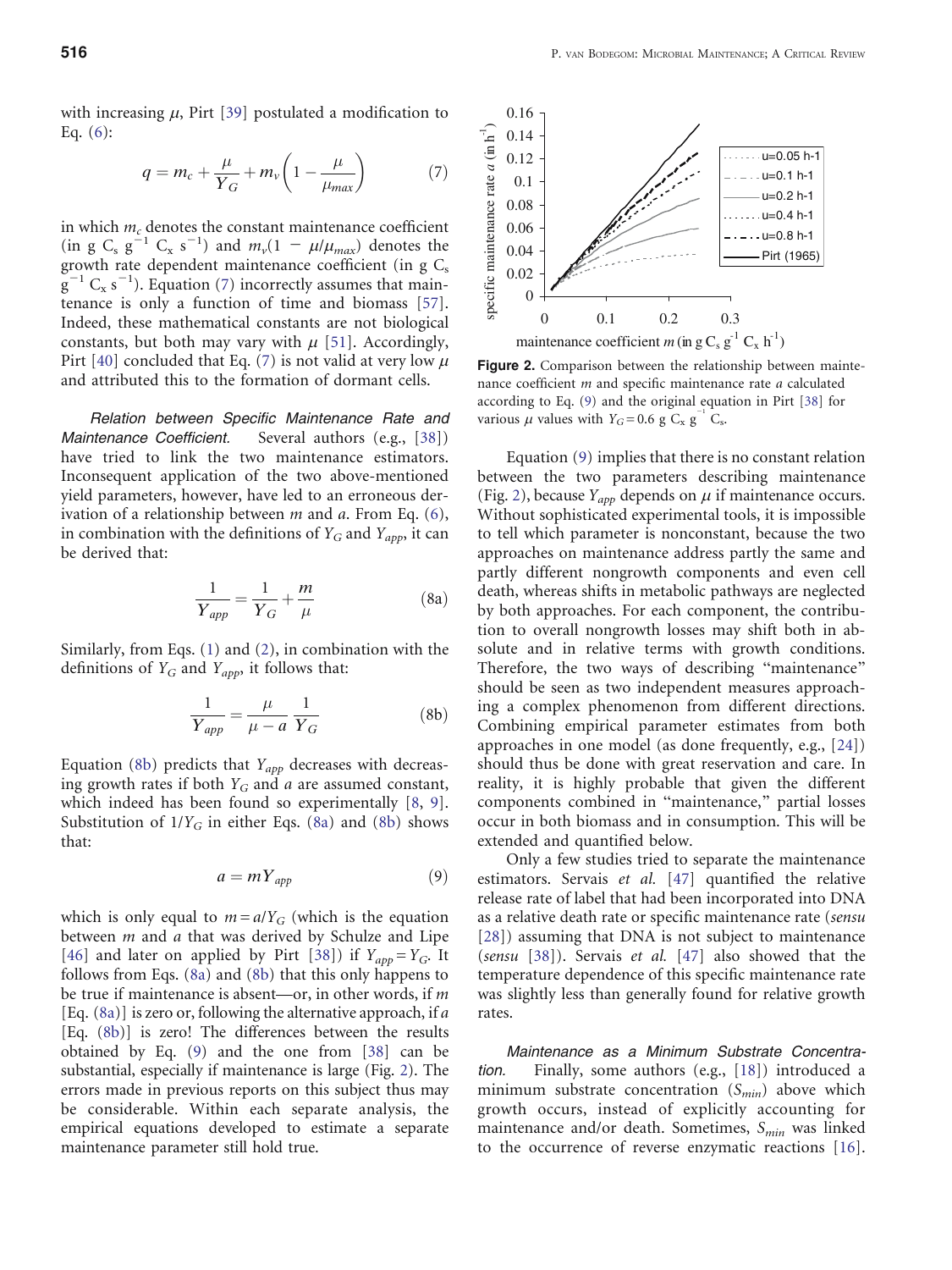<span id="page-5-0"></span>Below  $S_{min}$ , it is usually assumed that growth is zero although it would be more correct to consider growth negative at concentrations lower than  $S_{min}$ . In fact, the introduction of  $S_{min}$  shifts the  $\mu$ –[S] curve horizontally, where introducing a shifts the  $\mu$ –[S] curve vertically (Fig. 3). Both parameters can be easily converted into each other. By definition,  $S=S_{min}$  if  $dx/dt=0$ . Assuming Monod kinetics, then:

$$
a = \frac{\mu_{max} S_{min}}{K_s + S_{min}} \text{ or } S_{min} = \frac{aK_s}{\mu_{max} - a}
$$
 (10)

in which  $K_s$  is the Monod saturation constant (in g  $C_s$  $m^{-3}$ ) and  $\mu_{max}$  is the maximum relative growth rate (in  $s^{-1}$ ). In Eq. (10), *a* simply equals *a* at  $S = S_{min}$  nd is not necessarily a constant. Analogous to the combination of m and a in one model, the combination of  $S_{min}$  and m in one model (as done, e.g., by Tros et al. [[54](#page-11-0)]), should be carried out with great caution.

#### Influence of Nongrowth Components on Overall Maintenance Dynamics

A Conceptual Model. Ideally, a maintenance description should distinguish physiological maintenance from other nongrowth components and incorporate the dynamics of each component. Unfortunately, experimental data on the contribution of individual nongrowth components—let alone information on changes in contributions as a function of growth conditions—are scarce. Mason et al. [[29\]](#page-10-0) introduced a maintenance model that was based on death and cell lysis. Lysis was incorporated in decreased Y values. Unfortunately, their four compartments (active cells, nonviable active cells,



Figure 3. Relationship between the substrate concentration S and the net relative growth rate  $\mu$  while accounting for maintenance in different ways, i.e., by a specific maintenance rate  $(a)$ , maintenance coefficient  $(m)$ , or a minimum substrate concentration  $(S_{min})$ . Kinetic parameters were obtained for growth on 3-Chlorobenzoate [[54](#page-11-0)].

dead cells, and extracellular products) are hard to distinguish, as indicated by the same authors, and led to numerous unknown kinetic parameters that had to be fitted. Beeftink et al. [\[3](#page-10-0)] also derived kinetic equations by accounting for death and maintenance separately. However, their critical assumptions on constant total maintenance energy and the applied modulation between decay and maintenance-associated catabolism are questionable given the variability in maintenance requirements.

In this section, an analysis is introduced that builds upon existing formulations and that separates the individual nongrowth components to the extent allowed by the limited experimental data. To allow application in kinetic studies, the conceptual model contains a minimum number of parameters that may be estimated from kinetic studies. Moreover, only single species cultures are considered. Microbial physiological processes were simplified and lumped using existing formulations as long as these did not contradict first principles. Present experimental data do not justify further specification. The conceptual model is by no means quantitatively correct, but allows us to analyze the sensitivity of microbial dynamics to various nongrowth components and may be refined when experimental data become available.

The first step to separate physiological maintenance from other nongrowth components is by dividing the total microbial biomass into two fractions, an inactive dormant fraction (subscript i) and a reactive fraction (subscript r). Inactive fractions may occur in a different compartment within active cells or outside active cells. The inactive biomass fraction may thus be "passively" dormant like spores or resting microbes (as differentiated by  $[30]$  $[30]$ ), or "actively" dormant like less reactive individual cells [[41\]](#page-10-0) or energy storage products [\[25](#page-10-0), [57](#page-11-0)] within vacuoles [\[55](#page-11-0)] such as polyglucose, glycogen, or polyhydroxybutyrate. This biomass distinction follows earlier theories on maintenance quantification [\[7](#page-10-0), [35,](#page-10-0) [40,](#page-10-0) [41](#page-10-0)]. Further specification of the inactive fraction is not necessary as long as a quasi steady state is assumed—a restriction that concerns most theoretical descriptions developed so far. This allows us to separate the effects of storage of polymeric carbon from other nongrowth components. So,

$$
x = x_r + x_i \tag{11}
$$

Experiments have shown a partitioning of biomass between reactive and inactive fractions as a function of growth conditions (e.g., [[17,](#page-10-0) [55](#page-11-0)]). Unfortunately, there is a lack of quantitative data that describe this partitioning, e.g., as a function of substrate concentrations, although it is generally acknowledged that in most environments a significant proportion of the microbial community is in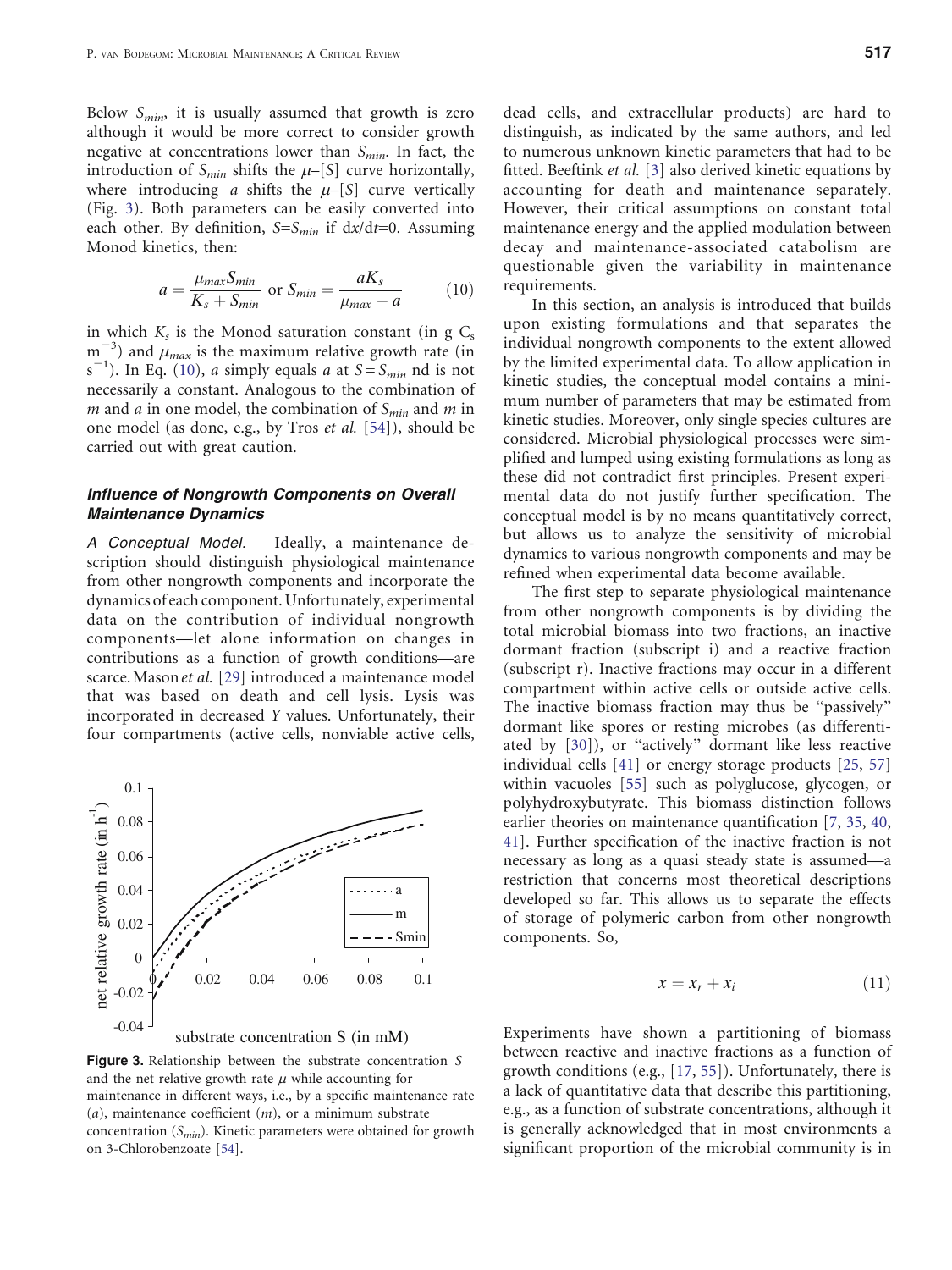<span id="page-6-0"></span>the "inactive state" (e.g.,  $[30]$  $[30]$ ). Therefore, an approach similar to those in earlier theoretical descriptions [[35,](#page-10-0) [40](#page-10-0)] is applied that takes the relative activity proportional to the true relative growth rate  $\mu$  [\[15](#page-10-0)]:

$$
\frac{x_r}{x} = \frac{\mu_r}{\mu_{max,r}}
$$
(12)

This postulation is in line with [[41\]](#page-10-0), and in accordance with a great body of experimental evidence [\[35\]](#page-10-0). Cell-size dynamics does not need to be considered in this approach, and growth is simply a biomass increment independent of whether this leads to bigger cells or splitting cells.

The inactive fraction has no participation in growth or permanent biomass losses such as excretion and death, because first  $x_i$  has to be converted into active metabolic biomass before such changes may occur. Under quasi steady state conditions,  $x_i$  dynamics does thus not have to be considered:

$$
\frac{\mathrm{d}x}{\mathrm{d}t} = \left(\frac{\mathrm{d}x_r}{\mathrm{d}t}\right)_{growth} - \left(\frac{\mathrm{d}x_r}{\mathrm{d}t}\right)_{death} \tag{13}
$$

A similar feature of inactive biomass fractions has previously helped to explain nongrowth dynamics at low growth rates [\[40\]](#page-10-0). Assuming Monod kinetics and first-order kinetics for biomass losses leads to:

$$
\frac{\mathrm{d}x}{\mathrm{d}t} = x_r \mu_{max,r} \frac{S}{K_s + S} - \mathrm{d}x_r \tag{14}
$$

in which *d* is the relative death rate (in  $s^{-1}$ ), which is an approximation for irreversible losses of biomass such as cell death and extracellular excretion and leakage of intermediates. S is the concentration of the limiting substrate. It is assumed that S is the same compound across all growth conditions and that d does not contribute to S. If, in addition, physiological maintenance requirements would be neglected, substrate dynamics would be described following the definition of  $Y_G$ :

$$
\frac{\mathrm{d}S}{\mathrm{d}t} = -\frac{1}{Y_G} x_r \mu_{max,r} \frac{S}{K_s + S} \tag{15a}
$$

Most physiological maintenance requirements, i.e., energy related to osmoregulation, cell motility, proofreading and internal turnover of macromolecular compounds, and defense mechanisms, are related to cell activity. The energy needed for physiological maintenance will consequently, as a first-order approach, be proportional to growth. Therefore, physiological maintenance is assumed to be a fraction of active biomass increment by growth. Incorporation of physiological maintenance thus leads to:

$$
\frac{\mathrm{d}S}{\mathrm{d}t} = -\left(\frac{1}{Y_G}x_r\mu_{max, r}\frac{S}{K_s + S} + m_p x_r\mu_{max, r}\frac{S}{K_s + S}\right) \tag{15b}
$$

in which  $m_p$  denotes the substrate consumption for physiological maintenance per biomass increment (in g  $C_s$   $g^{-1}$   $C_x$ ). Treating  $m_p$  as a variable instead of a constant also allows the incorporation of energy spilling reactions into  $m_p$ , given that active transport of protons over membranes is considered the most important energy spilling reaction [[45\]](#page-10-0).

Most theoretical approaches assume that  $Y_G$  is constant for a given substrate S. However, this is not appropriate if shifts in metabolic pathways occur [[50\]](#page-11-0). Varying  $Y_G$  as a function of growth conditions would thus quantify the last nongrowth component. Unfortunately, there are no experimental data that allow general quantification of this variation in  $Y_G$ .

Relating the Conceptual Model to Maintenance Parameters. The described conceptual model explicitly incorporates all nongrowth terms listed in the [Introduction](#page-1-0): d allows for excretion, leakage, and cell death;  $x_i$  allows for storage and growth-dependent activities; and  $m_p$  for the various physiological maintenance processes, and the variation in  $Y_G$  allows for shifts in metabolic pathways. It allows the quantification of nongrowth components as a function of growth conditions and can be related to existing maintenance parameters:

The specific maintenance rate *a* incorporates the same maintenance components as  $d$ , and can be calculated from  $d$  combining Eqs. [\(1](#page-2-0)), [\(11](#page-5-0)) and (14):

$$
a = \frac{x_r}{x}d\tag{16}
$$

Note the similarity between Eq.  $(16)$  and a derived by combining Eqs. ([4\)](#page-3-0) and ([5\)](#page-3-0). This shows, in agreement with the theory discussed, that  $a$  is composed of biomass losses corrected for the proportion of biomass stored in inactive biomass.

The maintenance coefficient  $m$  most closely resembles  $m_p$ , but note its different units. Combining Eqs. ([6\)](#page-3-0), [\(11](#page-5-0)) and (15b) shows that:

$$
m = m_p \frac{x_r}{x} \mu_r \tag{17}
$$

explicitly indicating the influence of energy spilling reactions, through a nonconstant  $m_p$ , and the effects of storage on *m*. This agrees with the postulation of Pirt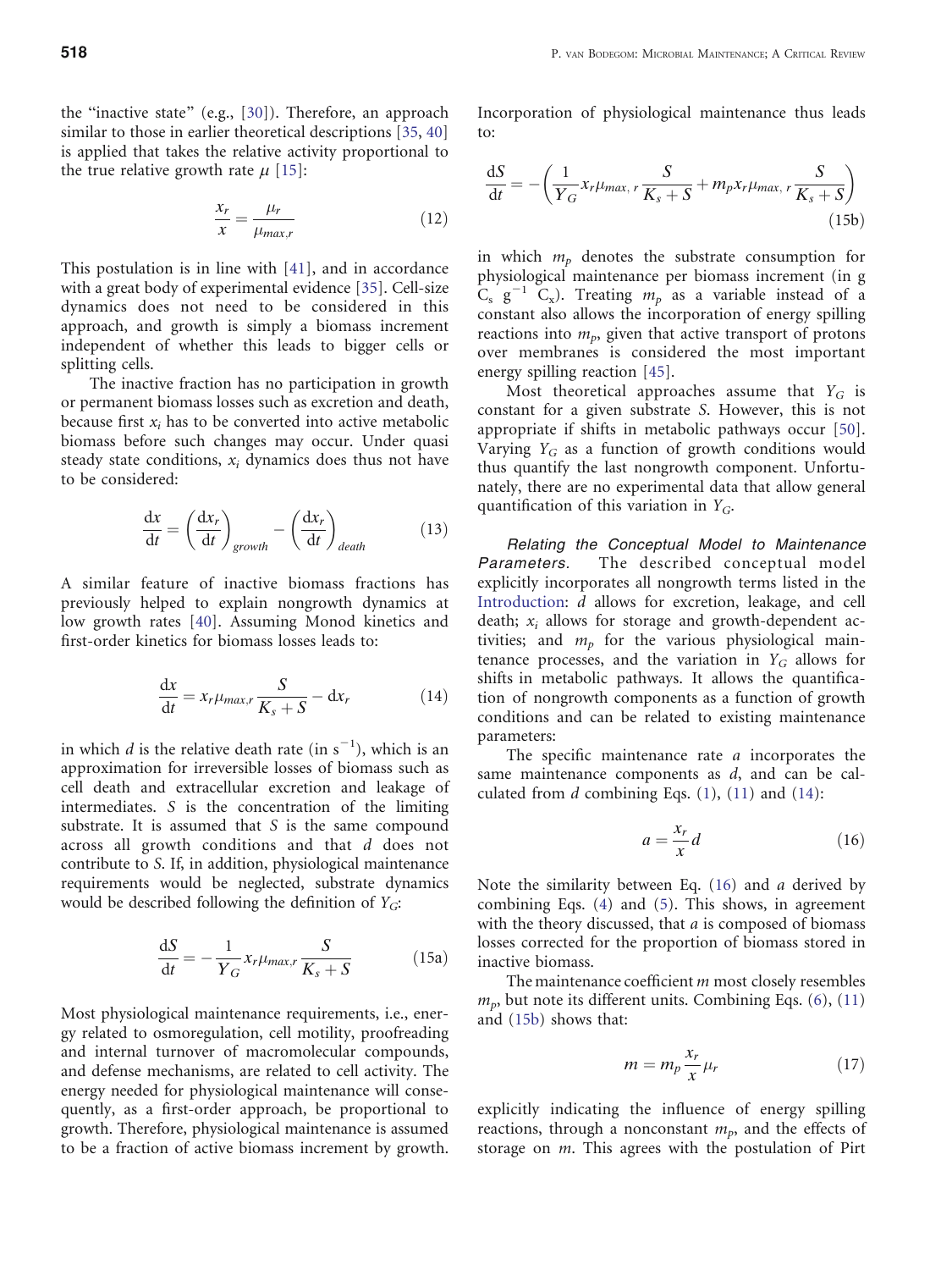<span id="page-7-0"></span>

**Figure 4.** Responses of the overall maintenance  $m_{to}$  depicted as planes, calculated by the conceptual model to variation in relative growth rate  $\mu_r$  with  $\mu_{max}$ =0.5 h<sup>-1</sup> and relative death rate *d* for different co (a)  $m_p=0.01 \text{ g }C_s \text{ g}^{-1} C_x$  and  $Y_G=0.6 \text{ g }C_x \text{ g}^{-1} C_s$ ; (b)  $m_p=0.01 \text{ g }C_s \text{ g}^{-1} C_x$  and  $Y_G=0.5 \text{ g }C_x \text{ g}^{-1} C_s$ ; (c)  $m_p=0.10 \text{ g }C_s \text{ g}^{-1} C_x$  and  $Y_G=0.6 \text{ g }C_s$  $C_x$  g<sup>-1</sup> C<sub>s</sub>; (d)  $m_p$ =0.10 g C<sub>s</sub> g<sup>-1</sup> C<sub>x</sub> and  $Y_G$ =0.5 g C<sub>x</sub> g<sup>-1</sup> C<sub>s</sub>; (e)  $m_p$ =0.50 g C<sub>s</sub> g<sup>-1</sup> C<sub>x</sub> and  $Y_G$ =0.6 g C<sub>x</sub> g<sup>-1</sup> C<sub>s</sub>; (f)  $m_p$ =0.50 g C<sub>s</sub> g<sup>-1</sup> C<sub>x</sub> and  $Y_G=0.5 \text{ g } C_x \text{ g}^{-1} C_s.$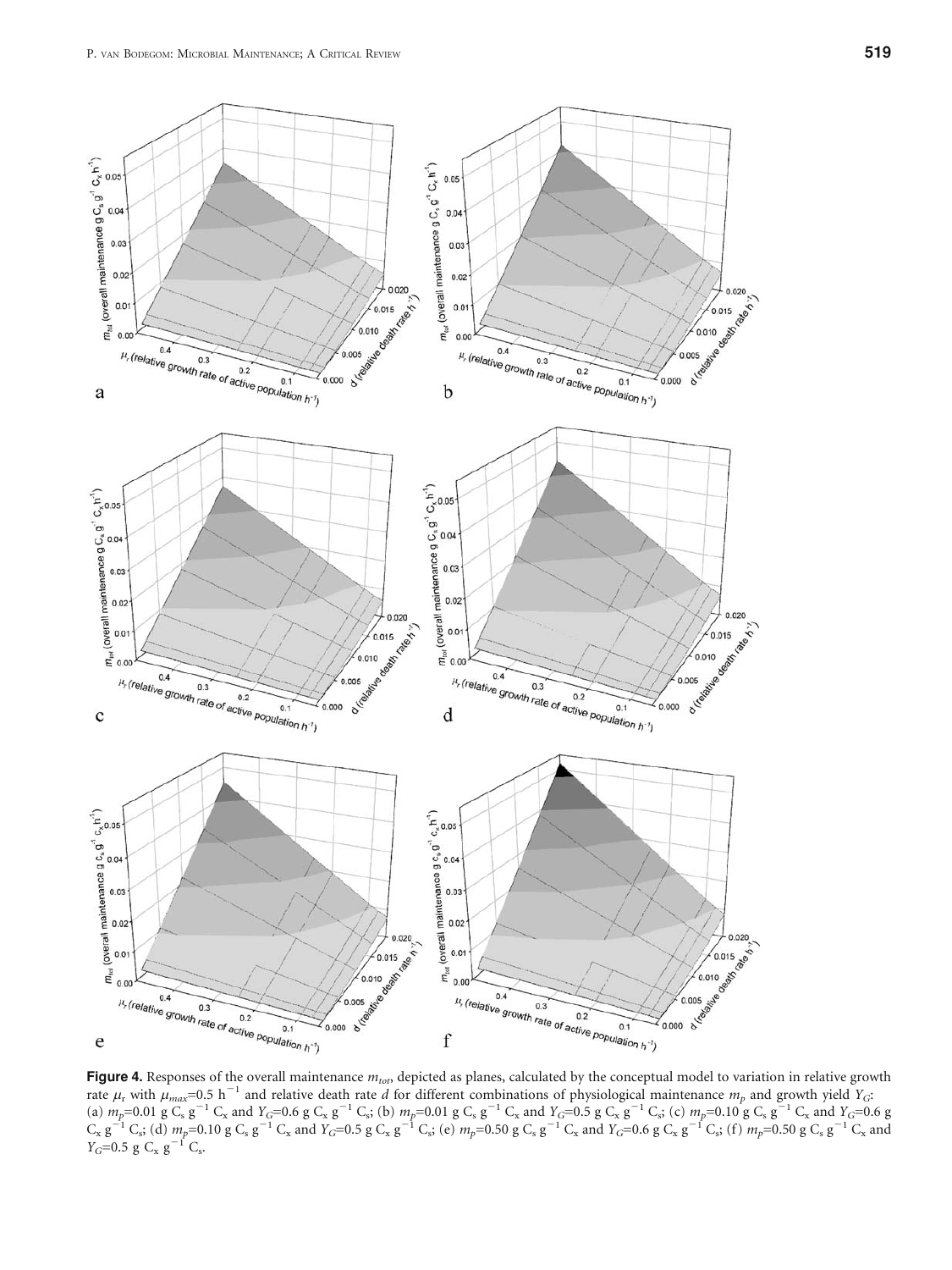[[39](#page-10-0)] that a growth-dependent maintenance may be related to the dynamics of energy storage products. Eq. [\(17](#page-6-0)) also shows that shifts in metabolic pathways are not included in  $m$ , given that variation in  $Y_G$  is not accounted for in either Eq. [\(17](#page-6-0)) or Schulz and Lipe [[46\]](#page-10-0).

All nongrowth components can be combined in one overall maintenance coefficient ( $m_{tot}$  in g C<sub>s</sub> g<sup>-1</sup> C<sub>x</sub>  $s^{-1}$ )—which equals the maintenance estimated in experiments—by applying Eq. [\(9](#page-4-0)), estimating a from Eqs. [\(12](#page-6-0)) and ([16\)](#page-6-0) and estimating  $Y_{app}$  from Eqs. [\(2](#page-2-0)), [\(14](#page-6-0)) and  $(15b):$  $(15b):$  $(15b):$ 

$$
m_{tot} = d \frac{\mu_r}{\mu_{max}} \left( \frac{\frac{1}{Y_G} + m_p}{1 - \frac{d}{\mu_r}} \right) \tag{18}
$$

Sensitivity Analysis of the Conceptual Model. Equation (18) clearly shows that  $m_{tot}$  is not a constant, but rather a nonlinear dynamic function of all variables involved, which is in line with a similar postulation in [\[6](#page-10-0)]. Unfortunately, no experimental data are available on the individual nongrowth variables, and even the lumped parameters  $m_p$  and d can only be estimated indirectly from Eqs. [\(12](#page-6-0)) and [\(16](#page-6-0)). Therefore, Eq. (18) has not been applied to provide the quantitative estimates of  $m_{tot}$ . Instead, sensitivity analyses were carried out to determine the potential sensitivity of the various nongrowth components and the potential variability of  $m_{tot}$  with growth conditions. First, Eq. (18) was used to calculate the relative sensitivity of the dynamics in  $m_{tot}$  as a function of  $m_p$ , d,  $\mu_r$ , and  $Y_G$  assuming that  $\mu_{max}$  is a species characteristic and hence constant. The analytical solutions for these sensitivities are:

$$
\frac{\partial m_{tot}}{\partial m_p} = \frac{d \frac{\mu_r}{\mu_{max}}}{1 - \frac{d}{\mu_r}}
$$
(19a)

$$
\frac{\partial m_{tot}}{\partial d} = \frac{\frac{1}{Y_G} \frac{\mu_r}{\mu_{max}} + m_p \frac{\mu_r}{\mu_{max}}}{\left(1 - \frac{d}{\mu_r}\right)^2}
$$
(19b)

$$
\frac{\partial m_{tot}}{\partial \mu_r} = \frac{\frac{d}{\mu_{max}} \left( \frac{1}{Y_G} - 2 \frac{d}{Y_{G} \mu_r} + m_p - 2 \frac{m_p d}{\mu_r} \right)}{\left( 1 - \frac{d}{\mu_r} \right)^2}
$$
(19c)

$$
\frac{\partial m_{tot}}{\partial Y_G} = \frac{-d \frac{\mu_r}{\mu_{max}} \cdot \frac{1}{Y_G^2}}{1 - \frac{d}{\mu_r}}
$$
(19d)

Equations (19a-19d) emphasize the nonlinear dependence of  $m_{tot}$  upon the underlying variables, particularly upon d and  $\mu_r$ . Next, a numerical sensitivity analysis was carried out, calculating  $m_{tot}$  for various combinations of  $m_p$ , d,  $\mu_r$ , and  $Y_G$  while each parameter was varied independently of each other. The results of this sensitivity analysis (Fig. [4\)](#page-7-0) confirmed that both absolute and relative variations in  $m_{tot}$  mainly depended on d and  $\mu_r$ . At all combinations of  $m_p$  and  $Y_G$ ,  $m_{tot}$  was low at low d and  $\mu_r$  and tilted toward high values at combinations of high values of these parameters. Increases in  $m_p$ reinforced and increases in  $Y_G$  decreased these tilting patterns. The small changes in  $m_{tot}$  with  $Y_G$  indicate that the effects of shifts in metabolic pathways [[13\]](#page-10-0) are relatively minor (but attributed to physiological maintenance if it would be assumed that  $Y_G$  is constant).

#### **Discussion**

Maintenance Estimators. The above analysis of "maintenance" estimators shows that there is no simple solution to reconcile the different approaches and terminologies. First, the analysis underlines the importance of distinguishing and explicitly describing and quantifying the various components of maintenance to understand its dynamics and the differences between maintenance estimates. This was hardly done in the past. The conceptual model—based on common sense microbiological assumptions such as inactive vs reactive fractions and Monod kinetics, simplified to apply to quasi steady states only—incorporated all nongrowth components and showed that maintenance is a dynamic process that depends nonlinearly on relative death rates, relative growth rates, physiological maintenance, and growth yield. The first two variables dominated the variability in the overall maintenance. This is not to say that physiological maintenance is unimportant, because part of the sensitivity of  $m_p$  on overall maintenance goes through  $\mu_r$ , see Eq. ([17\)](#page-6-0). The dominance of  $\mu$  on  $m_{tot}$  variability led to an almost linear dependence and was mainly due to the mechanistic distinction between an inactive and an active microbial fraction. Similar linear relationships between  $\mu$  and maintenance have been incorporated in empirical formulations (e.g., [[32,](#page-10-0) [39\]](#page-10-0)).

This is not meant to indicate that the presented conceptual model is quantitatively correct, but it considers and quantifies all nongrowth components and is, contrary to earlier descriptions on maintenance, internally consistent in the sense that it avoids combinations of contrasting descriptions of maintenance. In its present form, the conceptual model is highly helpful as it provides estimates on the sensitivity of maintenance on the underlying components and shows maintenance dynamics. These characteristics may make the approach attractive as a point of departure to develop and validate mechanistic models on maintenance.

Second, the analysis made clear that the difference between physiological maintenance (or endogenous metabolism sensu [[45\]](#page-10-0)) and other nongrowth conditions is crucial. Explicit consideration of this difference in models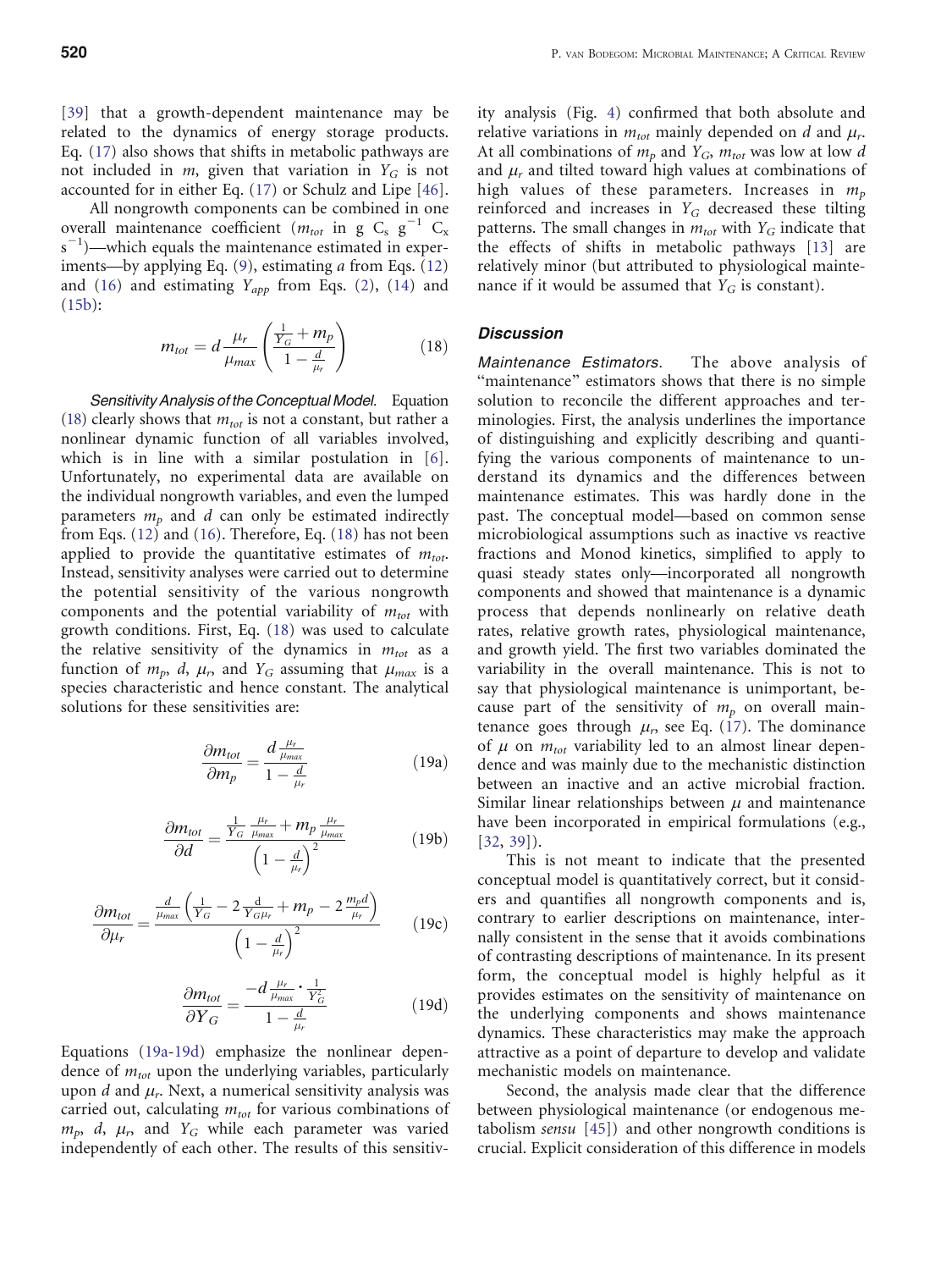<span id="page-9-0"></span>would greatly improve our understanding of the phenomenon, whereas neglect of this factor has led to many misunderstandings on the quantification of maintenance and its dynamics as a function of growth conditions.

Third, the analysis pinpointed inconsistencies in current formulations of maintenance, i.e., the specific maintenance rate and the maintenance coefficient. These variables are principally incompatible and there is no constant relation between the two. Schulze and Lipe's [[46\]](#page-10-0) derived relationship between the two, which was applied by others later on, is incorrect. Comprehension and correct use of these differences is crucial to correctly describe maintenance.

Finally, an important illustrated aspect of microbial dynamics is the variability in kinetic macroscopic "constants" with growth conditions as shown for the overall maintenance coefficient. Moreover, the analysis showed how the dynamics of  $Y_G$  is intermingled with maintenance. This problem is more general than discussed above, because  $Y_G$  is derived empirically as the maximum yield after correcting for maintenance according to a presupposed formulation on the variation of maintenance with cultivation conditions. By this procedure,  $Y_G$  becomes by definition a constant, whose value depends on the chosen formulation for maintenance. This variability in kinetic parameters and its separation needs reevaluation.

All results outlined above were obtained from macroscopic microbial features. It should be noted, however, that the conclusions do not change when considering energy balances instead, i.e., when applying  $Y_{ATP}$  and  $m_E$  as yield and maintenance coefficients (e.g., [[12,](#page-10-0) [52](#page-11-0)]) instead of  $Y_G$  and m. The equations to calculate  $m_E$  [[52\]](#page-11-0) are fully analogous to Eq. [\(8a\)](#page-4-0), with the same conceptual problems and assumptions of constancy. Moreover, similar to  $Y_G$ ,  $Y_{ATP}$  is not constant even when considering maintenance [[45\]](#page-10-0).

Implications for Microbial Ecology. Many microbial ecologists have a clear concept on the processes entangled in physiological maintenance or endogenous metabolism, but this is not what is measured empirically. The introduced conceptual model has quantified how physiological maintenance in concert with other nongrowth components determines empirical maintenance estimates. This conceptual model also provides possible explanations for the wide variety of maintenance estimates among microorganisms. The most sensitive variable was the estimate of relative death rates, which was taken independent of growth conditions although that is a major simplification. A decrease in relative death rates with relative growth rate, as found experimentally [[44\]](#page-10-0), leads to even stronger nonlinearities in  $m_{tot}$  with growth conditions. Surprisingly, estimates of  $m_{tot}$  were relatively insensitive to variation in physiological maintenance, which might imply that this is relatively unimportant in

explaining the variety in  $m_{tot}$  among microorganisms. The variability in  $m_{tot}$  and its nonlinearity needs to be considered by experimental microbial ecologists and should lead to adjustments in the equations used to describe microbial dynamics.

Apart from explanations of measured maintenance dynamics, the conceptual model also shows the need for experimental data on the contribution of the various nongrowth components, a need felt already by Pirt [[40\]](#page-10-0). The presented model may be used to validate—components of—maintenance. Attempts to quantify physiological maintenance costs already exist [\[50](#page-11-0)], and may be integrated with measurements on the dynamics of relative death rates, e.g., through the application of flow cytometry. If, in addition, future experimental studies would make a stringent separation of effects on  $Y_G$  and physiological effects on maintenance, then the contribution of physiological maintenance costs, growth yield dynamics, and losses of biomass on  $m_{tot}$  with changing growth conditions may be quantified. This would validate and improve the presented conceptual model and would strongly improve our knowledge on maintenance and nongrowth components in general.

In conclusion, the general definition of maintenance has led to a partly independent development of several maintenance estimators. Each maintenance parameter approaches the phenomenon from a different perspective and is thus fundamentally different. Previous attempts to relate the parameters are incorrect. The review of studies on maintenance showed that, although they started initially as constants, growth-dependent adaptations of maintenance variables were developed over time. A conceptual model that explicitly described the various nongrowth components also showed a strong dependence of overall maintenance on the relative growth rate. Apart from relative growth rates, overall maintenance depended in a nonlinear way on the combination of relative death rates, physiological maintenance, and growth yield. This analysis emphasizes that the components underlying maintenance should be considered and distinguished explicitly. Future experiments should verify the sensitivities of maintenance on the actual cellular and external environmental conditions.

#### Acknowledgments

Nancy de Bakker, Hans Scholten, Reinoud Segers, and three anonymous reviewers provided constructive comments on an earlier version of this manuscript.

#### **References**

1. Amrane, A (2002) Unstructured model for the decline phase of batch cultures of Lactobacillus helveticus growing on supplemented whey permeate. Biochem Eng J 10: 9–15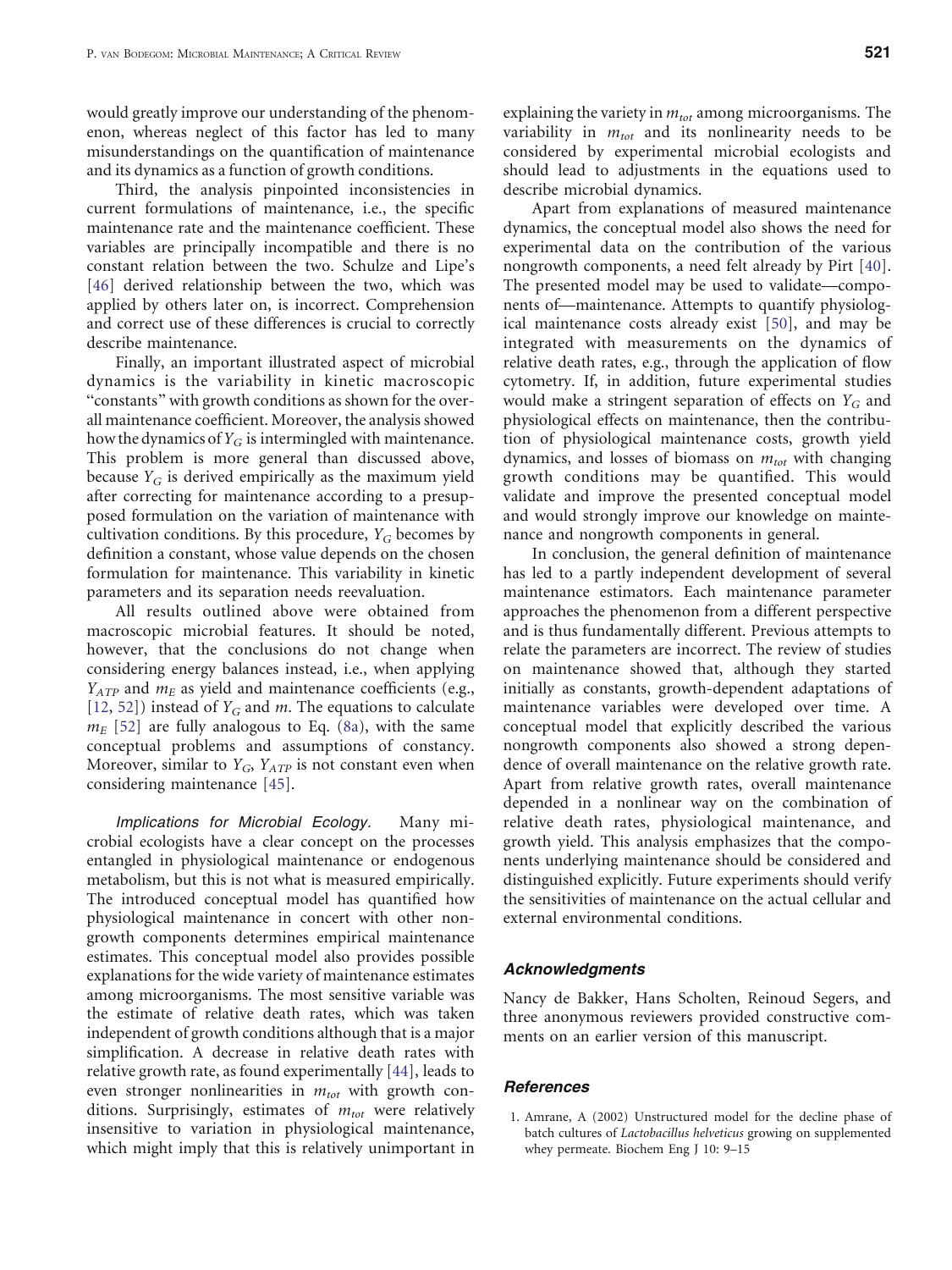- <span id="page-10-0"></span>2. Bauchop, T, Elsden, SR (1960) The growth of microorganisms in relation to their energy supply. J Gen Microbiol 23: 457–469
- 3. Beeftink, HH, van der Heijden, RTJM, Heijnen, JJ (1990) Maintenance requirements: energy supply from simultaneous endogenous respiration and substrate consumption. FEMS Microbiol Ecol 73: 203 –210
- 4. Beyeler, W, Rogers, PL, Fiechter, A (1984) A simple technique for the direct determination of maintenance energy coefficient: an example with Zymomonas mobilis. Appl Microbiol Biotechnol 19: 277–280
- 5. Blagodatsky, SA, Richter, O (1998) Microbial growth in soil and nitrogen turnover: a theoretical model considering the activity state of microorganisms. Soil Biol Biochem 30: 1743 –1755
- 6. Chesbro, W (1988) The domains of slow bacterial growth. Can J Microbiol 34: 427– 435
- 7. Chesbro, W, Evans, T, Eifert, R (1979) Very slow growth of Escherichia coli. J Bacteriol 139: 625 – 638
- 8. Erickson, LE, Minkevich, IG, Eroshin, VK (1978) Application of mass and energy balance regularities in fermentation. Biotechnol Bioeng 20: 1595–1621
- 9. Esener, AA, Roels, JA, Kossen, NWF (1981) Fed-batch culture: modeling and applications in the study of microbial energetics. Biotechnol Bioeng 23: 1851–1871
- 10. Ghosh, S, Pohland, FG (1974) Kinetics of substrate assimilation and product formation in anaerobic digestion. J Water Pollut Control Fed 46: 748 –758
- 11. Goma, G, Moletta, R, Novak, M (1979) Comments on the maintenance coefficient changes during alcohol fermentation. Biotechnol Lett 1: 415– 420
- 12. Heijnen, JJ (1994) Thermodynamics of microbial growth and its implications for process design. Trends Biotechnol 12: 483 – 492
- 13. Heijnen, JJ, van Loosdrecht, MCM, Tijhuis, L (1992) A black box mathematical model to calculate auto- and heterotrophic biomass yields based on Gibbs energy dissipation. Biotechnol Bioeng 40: 1139 –1154
- 14. Hempfling, WP, Mainzer, SE (1975) Effects of varying the carbon source limiting growth yield and maintenance characteristics of Escherichia coli in continuous culture. J Bacteriol 123: 1076 –1087
- 15. Herbert, D (1958) Some principles of continuous culture. In: Tunevall, G (Ed.) Recent Progress in Microbiology, VII Intern. Congr. for Microbiology, Stockholm, pp 381–396
- 16. Hoh, CY, Cord-Ruwisch, R (1996) A practical kinetic model that considers end-product inhibition in anaerobic digestion processes by including the equilibrium constant. Biotechnol Bioeng 51: 597– 604
- 17. Ivanova, TI, Nesterov, AI (1988) Production of organic exometabolites by diverse cultures of obligate methanotrophs. Microbiology 57: 486 – 491
- 18. Jetten, MSM, Stams, AJM, Zehnder, AJB (1990) Acetate threshold values and acetate activating enzymes in methanogenic bacteria. FEMS Microbiol Ecol 73: 339 – 344
- 19. Kjelleberg, S, Hermansson, M, Mårdén, P, Jones, GW (1987) The transient phase between growth and nongrowth of heterotrophic bacteria, with emphasis on the marine environment. Annu Rev Microbiol 41: 25 – 49
- 20. Knapp, EB, Elliot, LF, Campbell, GS (1983) Carbon, nitrogen and microbial biomass interrelationships during the decomposition of wheat straw: a mechanistic simulation model. Soil Biol Biochem 15: 455– 461
- 21. Kugelman, JJ, Chin, KK (1971) Toxicity, synergism, and antagonism in anaerobic waste treatment processes. In: Pohland, FG (Ed.) Anaerobic Biological Treatment Processes. American Chemical Society, Washington DC, pp 55–90
- 22. Lawrence, AW, McCarty, PL (1969) Kinetics of methane formation in anaerobic treatment. J Water Pollut Control Fed 41: R1– R17
- 23. Leenen, EJTM, Boogert, AA, van Lammeren, AAM, Tramper, J, Wijffels, RH (1997) Dynamics of artificially immobilized Nitrosomonas europaea: effect of biomass decay. Biotechnol Bioeng 55:  $630 - 641$
- 24. Leffelaar, PA, Wessel, WW (1988) Denitrification in a homogeneous, closed system: experiment and simulation. Soil Sci 146:  $335 - 349$
- 25. LeGall, J, Xavier, AV (1996) Anaerobes response to oxygen: the sulfate-reducing bacteria. Anaerobe 2: 1– 9
- 26. Lin, C-Y, Sato, K, Noike, T, Matsumoto, J (1986) Methanogenic digestion using mixed substrate of acetic, propionic and butyric acids. Water Res 20: 385 –394
- 27. Mandelstam, J (1958) Turnover of protein in growing and nongrowing populations of Escherichia coli. Biochem J 69: 110 –119
- 28. Marr, AG, Nilson, EH, Clark, DJ (1963) The maintenance requirements of Escherichia coli. Ann N Y Acad Sci 102: 536 –548
- 29. Mason, CA, Bryers, JD, Hamer, G (1986) Activity, death and lysis during microbial growth in a chemostat. Chem Eng Commun 45: 163 –176
- 30. Mason, CA, Hamer, G, Bryers, JD (1986) The death and lysis of microorganisms in environmental processes. FEMS Microbiol Rev 39: 373– 401
- 31. Monod, J (1949) The growth of bacterial cultures. Annu Rev Microbiol 3: 371–394
- 32. Neijssel, OM, Tempest, DW (1976) Bioenergetic aspects of aerobic growth of Klebsiella aerogenes NCTC 418 in aerobic chemostat culture. Arch Microbiol 110: 215 –221
- 33. Novak, JT, Carlson, DA (1970) The kinetics of anaerobic long chain fatty acid degradation. J Water Pollut Control Fed 42: 1933– 1943
- 34. O'Rourke, JT (1968) Kinetics of Anaerobic Treatment at Reduced Temperatures. Stanford University, California
- 35. Panikov, NS (1995) Microbial Growth Kinetics, 1st edn. Chapman and Hall, London
- 36. Pavlostathis, SG, Giraldo-Gomez, E (1991) Kinetics of anaerobic treatment. Water Sci Technol 24: 35–59
- 37. Payne, WJ (1970) Energy yields and growth of heterotrophs. Annu Rev Microbiol 25: 17–52
- 38. Pirt, SJ (1965) The maintenance energy of bacteria in growing cultures. Proc R Soc London B 163: 224 –231
- 39. Pirt, SJ (1982) Maintenance energy: a general model for energylimited and energy-sufficient growth. Arch Microbiol 133: 300 – 302
- 40. Pirt, SJ (1987) The energetics of microbes at slow growth rates: maintenance energies and dormant organisms. J Ferment Technol 65: 173–177
- 41. Powell, EO (1967) The growth rate of microorganisms as a function of substrate concentration. In: Powell, EO, Evans, CGT, Strange, RE, Tempest, DW (Eds.) Microbial Physiology and Continuous Culture. HMSO, London, pp 34 –56
- 42. Richter, O, Diekkrüger, B, Nörtersheuser, P (1996) Environmental Fate Modelling of Pesticides. VCH, Weinheim
- 43. Roslev, P, King, GM (1994) Survival and recovery of methanotrophic bacteria starved under oxic and anoxic conditions. Appl Environ Microbiol 60: 2602–2608
- 44. Roslev, P, King, GM (1995) Aerobic and anaerobic starvation metabolism in methanotrophic bacteria. Appl Environ Microbiol 61: 1563–1570
- 45. Russell, JB, Cook, GM (1995) Energetics of bacterial growth: balance of anabolic and catabolic reactions. Microbiol Rev 59: 48– 62
- 46. Schulze, KL, Lipe, RS (1964) Relationship between substrate concentration, growth rate, and respiration rate of Escherichia coli in continuous culture. Arch Mikrobiol 48: 1–20
- 47. Servais, P, Billen, G, Vives Rego, J (1985) Rate of bacterial mortality in aquatic environments. Appl Environ Microbiol 49: 1448 –1454